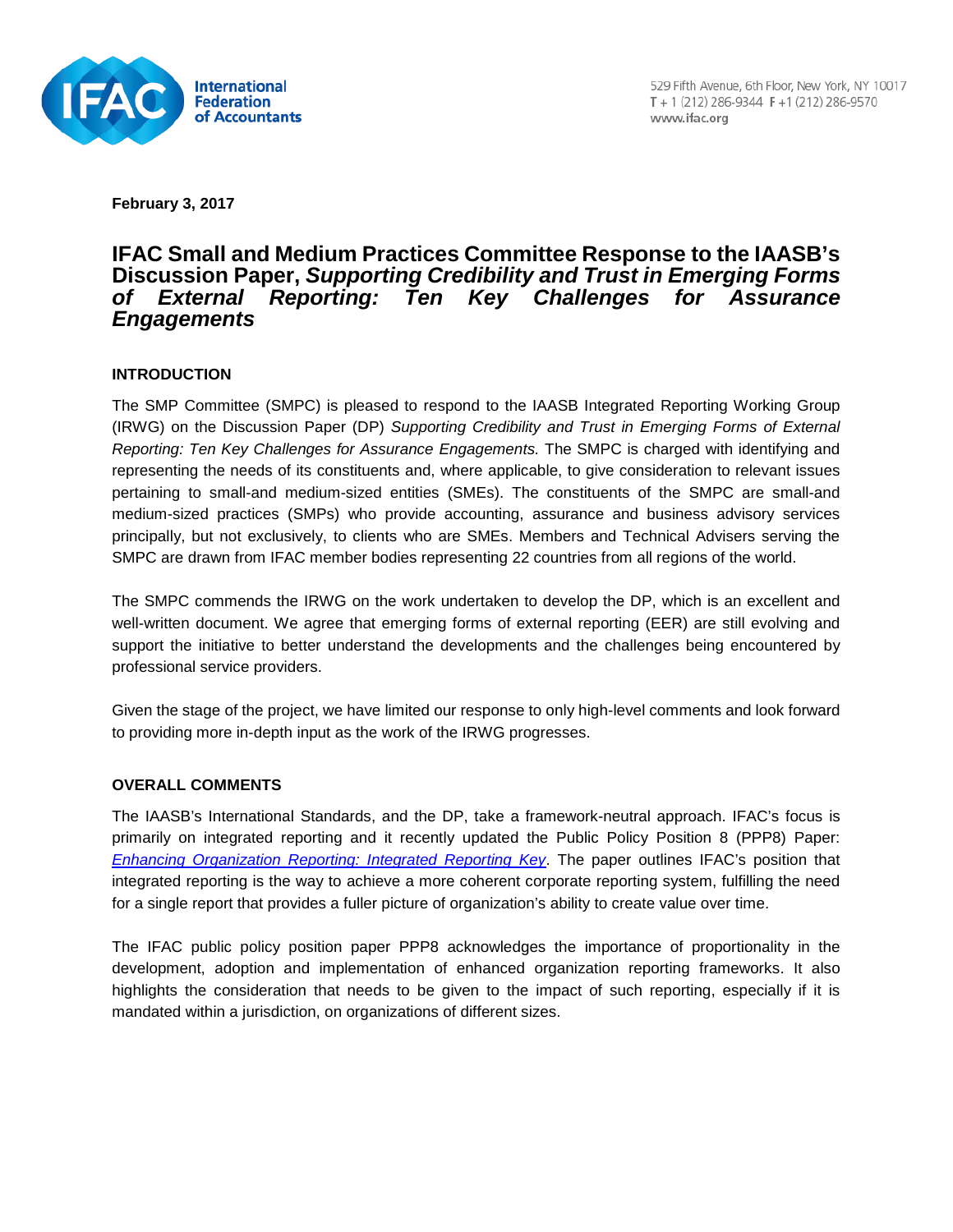

Research estimates indicate that more than 95% of enterprises across the world are SMEs, accounting for approximately 60% of private sector employment and contributing significantly to countries' gross domestic product (GDP)<sup>[1](#page-1-0)</sup>. SMEs are crucial to the health, stability, and sustainable economic growth of both developed and developing economies. It is well recognized that SMPs are often the preferred source of advice for SMEs, typically forming long-term relationships founded on trust. SMPs can provide a range of high-quality professional services to their SME clients, including audit and assurance and expert business advisory services.

We note that the DP states that further work will be done by the IRWG in respect of SMP perspectives. For SMEs, the cost-benefit considerations of implementing new and additional organizational reporting requirements and, as applicable, assurance or other related professional services are particularly important.

Small businesses are embedded in local communities and evidence demonstrates that they typically have corresponding moral values and are interested in maintaining a good community image, which also includes safeguarding the future of their business in terms of human, material and other natural resources. Increasing pressure (e.g. from regulations, customers and supply chain pressures) to have more sustainable practices also influence SME activities, mainly because being socially responsible is associated with having a better image within the community. Small businesses also have environmental and social responsibilities. For example, SMEs' share of global pollution (e.g. waste) is estimated at about 60-70% of total pollution<sup>[2](#page-1-1)</sup>.

The SMPC believes that there is value for many SMEs in developing integrated thinking, as well as a significant opportunity for some SMPs to provide business advisory services in the area of EER and further support the viability and long-term sustainability of SMEs. The *2016 Global SMP Survey* (which received 5,060 responses from 164 countries) found that 14% of SMPs provided enhanced corporate reporting (integrated reporting, sustainability reporting, corporate social responsibility reporting) as an advisory and consulting service[3](#page-1-2). The European Federation of Accountants and Auditors for SMEs (EFAA) previously outlined why a pragmatic approach to integrated reporting should be considered in an SME context and highlighted some of the benefits, including transfer of businesses/ succession planning, access to finance and satisfying external stakeholder needs<sup>[4](#page-1-3)</sup>.

IFAC will shortly launch a publication *Creating Value for Your SME through Integrated Thinking: the Benefits of Integrated Reporting <IR>*, which is primarily an awareness raising document targeted towards SMEs. An article will be produced alongside the publication highlighting the role of SMPs, as trusted advisers, as being well-equipped to support integrated thinking and ultimately integrated reporting, as they have a deep understanding and knowledge of their clients' businesses. It will also help practitioners identify the type of clients which might benefit. For example, those that have a wide network of stakeholders.

 <sup>1</sup> For example, Edinburgh Group Research *[Growing the global economy through SMEs](http://www.edinburgh-group.org/media/2776/edinburgh_group_research_-_growing_the_global_economy_through_smes.pdf)*

<span id="page-1-1"></span><span id="page-1-0"></span><sup>2</sup> IFAC Research Paper *[The Role of SMPs in Providing Business Support to SMEs](https://www.ifac.org/system/files/publications/files/IFAC-Role-SMPs-Providing-Business-Support-to-SMEs-New-Evidence.pdf)*

<span id="page-1-2"></span><sup>&</sup>lt;sup>3</sup> It was also 14% in the [2015 Global SMP Survey Report](http://www.ifac.org/publications-resources/ifac-global-smp-survey-2015-results)

<span id="page-1-3"></span><sup>4</sup> [Integrated Reporting or Integrated Thinking. Whatever we call it the question remains: is it just for big companies?](http://www.efaa.com/files/pdf/Publications/Articles/EFAA%20Publication_IR.pdf)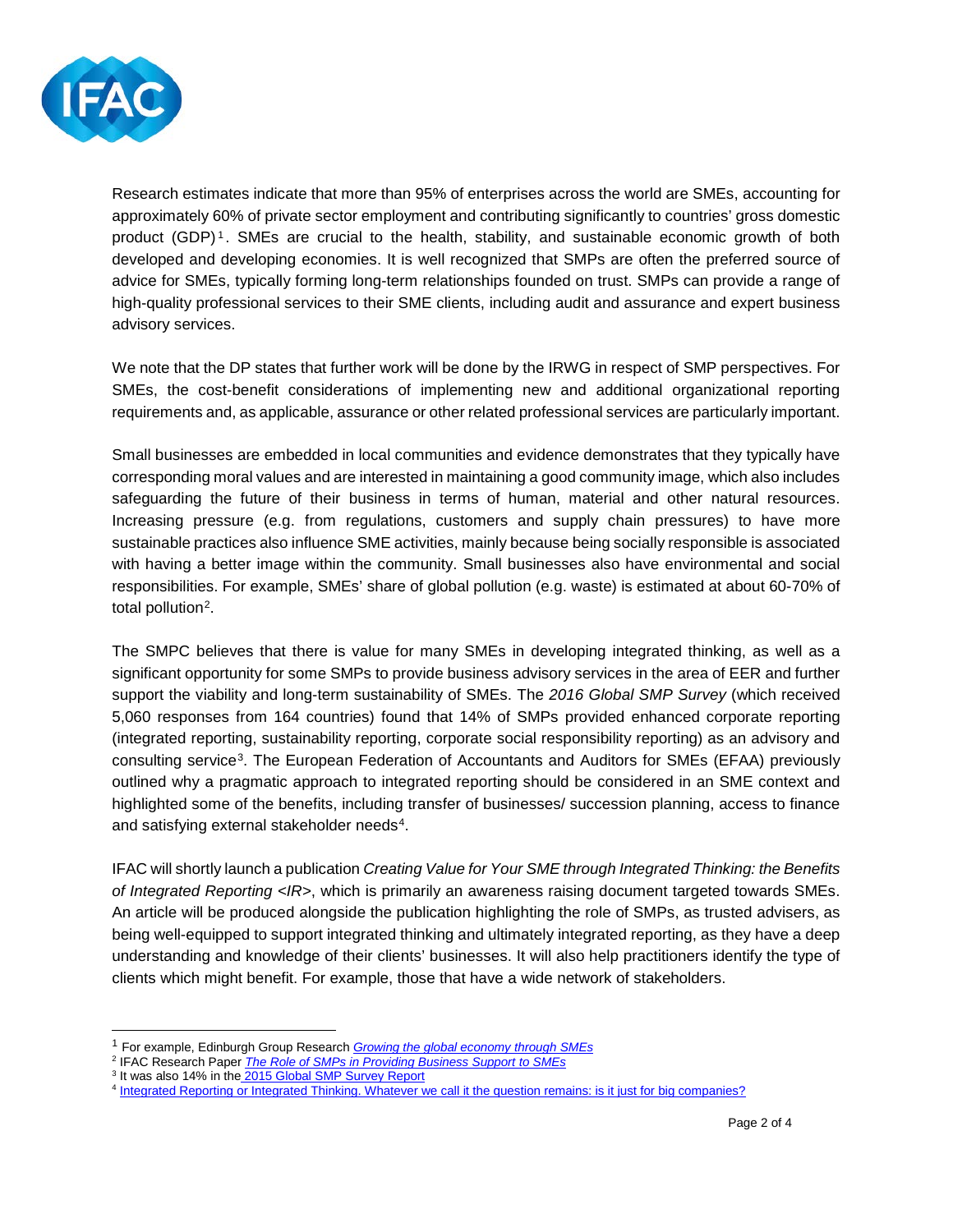

We anticipate that as EER by SMEs matures, as will the variety of support services provided by SMPs. This may range from general business advisory services, to agreed-upon procedures engagements and assurance. Initially the demand from SMEs may be more likely to be in the nature of support services. For example, providing advice on whether the EER is suitable to be published or assistance in establishing systems to capture the necessary information, as well as inspiring business leaders on the advantages of integrated thinking. As demand develops, the nature of services SMPs will be asked to provide is likely to move towards assurance, which, as noted in the DP, will be possible only when the EER is sufficiently evidence based.

The SMPC believes that the accountancy profession (including IFAC member organizations) has a role to play in actively promoting its competencies in this area, as well as ensuring that those who are already interested in EER know they can turn to a professional accountant, as their trusted business adviser, to provide and tailor EER related services.

Important issues are the impact of the slow deterioration of the quality of information on the public record in jurisdictions with high levels of audit exemption and the development of different local standards, in order to address a perceived gap between for example, limited and reasonable assurance in the current suite of international standards. It is in public interest to have good financial information as an essential element to maintain trust on business transactions and for economic development. There is a need for the accountancy profession to be proactive in stopping the decline by proving relevant services, as well as developing alternative forms of tailored assurance.

Nevertheless, many SMEs may only be at the beginning of the EER journey and their level of engagement will vary and depend on different factors, such as industry sector, size, location and even the ownermanager characteristics. At this stage we do not consider there is a need for the IAASB's international standards to cover a broader range of engagements than what are currently addressed. We also agree that it is too early to develop a subject-matter specific assurance engagement standard on EER.

The addition of new standards may not assist SMPs to engage SMEs on EER and may even discourage some small businesses. However, there could be additional guidance developed for the use of existing standards on EER engagements. We would also support greater promotion of the scope, benefits and limitations of the IAASB international Standards other than ISAs (covering a wide range of stakeholders including policy makers, users, practitioners etc.), and monitoring of their adoption and use. In general, we strongly encourage the IRWG to be cognizant of the potential impact on any future developments on SMEs and to ensure its proposals are proportional.